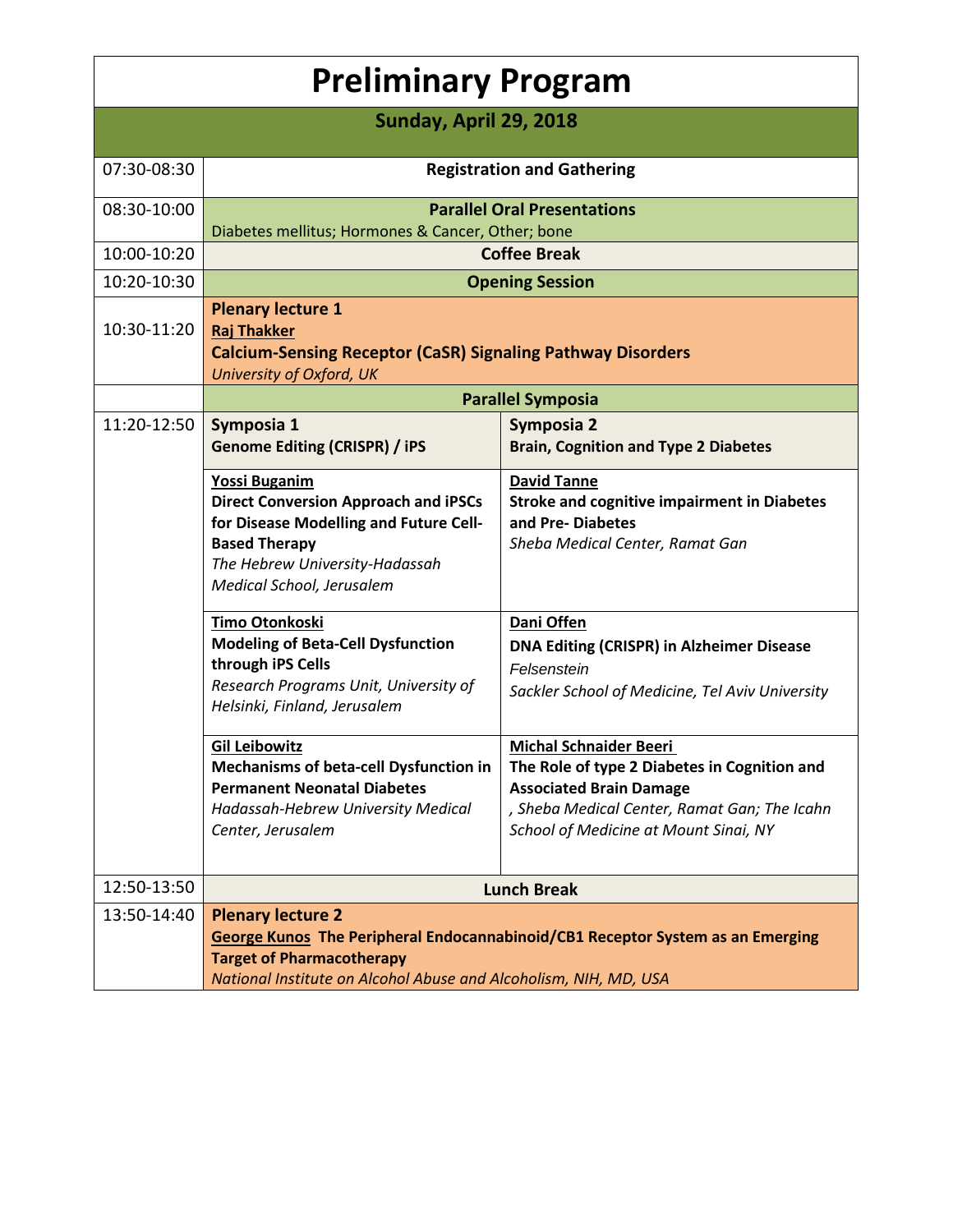|             | <b>Parallel Symposia</b>                                                                                                                                                  |                                                                                                                                                                               |  |
|-------------|---------------------------------------------------------------------------------------------------------------------------------------------------------------------------|-------------------------------------------------------------------------------------------------------------------------------------------------------------------------------|--|
| 14:40-16:10 | Symposia 3<br><b>Update in Neuroendocrine Tumors and</b><br><b>Beyond</b>                                                                                                 | Symposia 4<br><b>Endocannabinoid Receptor in Metabolic</b><br><b>Disease</b>                                                                                                  |  |
|             | <b>Simona Glasberg</b><br><b>Update in Carcinoid Syndrome</b><br>NET Unit, Hadassah-Hebrew University<br>Medical Centre, Jerusalem, Israel                                | <b>George Kunos</b><br><b>Endocannabinoids and Alcohol Use Disorders</b><br>National Institute on Alcohol Abuse and<br>Alcoholism, NIH, MD, USA                               |  |
|             | <b>TBA</b>                                                                                                                                                                | Yossi Tam<br><b>Diabetes- Induced Renal Dysfunction: Do</b><br><b>Cannabinoids Contribute?</b><br>, Faculty of Medicine<br>The Hebrew University of Jerusalem                 |  |
|             | <b>Auryan Szalat</b><br><b>Swinging between Genotype and</b><br>Phenotype in Von Hippel-Lindau Patients<br>- What have we learned?<br>Hadassah Medical Center, Jerusalem, | <b>Andreas Zimmer</b><br>Age-dependent Effect of Cannabis on<br><b>Cognitive Function</b><br>Institute of Mo lecular Psychiatry, University of<br>Bonn, Germany               |  |
| 16:10-16:40 | <b>Honorary Ceremony</b><br><b>Arie Gertler</b>                                                                                                                           |                                                                                                                                                                               |  |
| 16:30-17:30 | Meet the experts<br>Raj Thakker Diagnostic Challenges in<br>Multiple Endocrine Neoplasia type 1<br>(MEN1): Usefulness of Genetic Analysis<br>University of Oxford, UK     | Meet the experts:<br><b>From Cancer Treatment to Bone Protection</b><br>Rivka Polak Hadassah Medical Center,<br>Jerusalem;<br>Pnina Rotman, Meir Medical Center, Kfar<br>Saba |  |